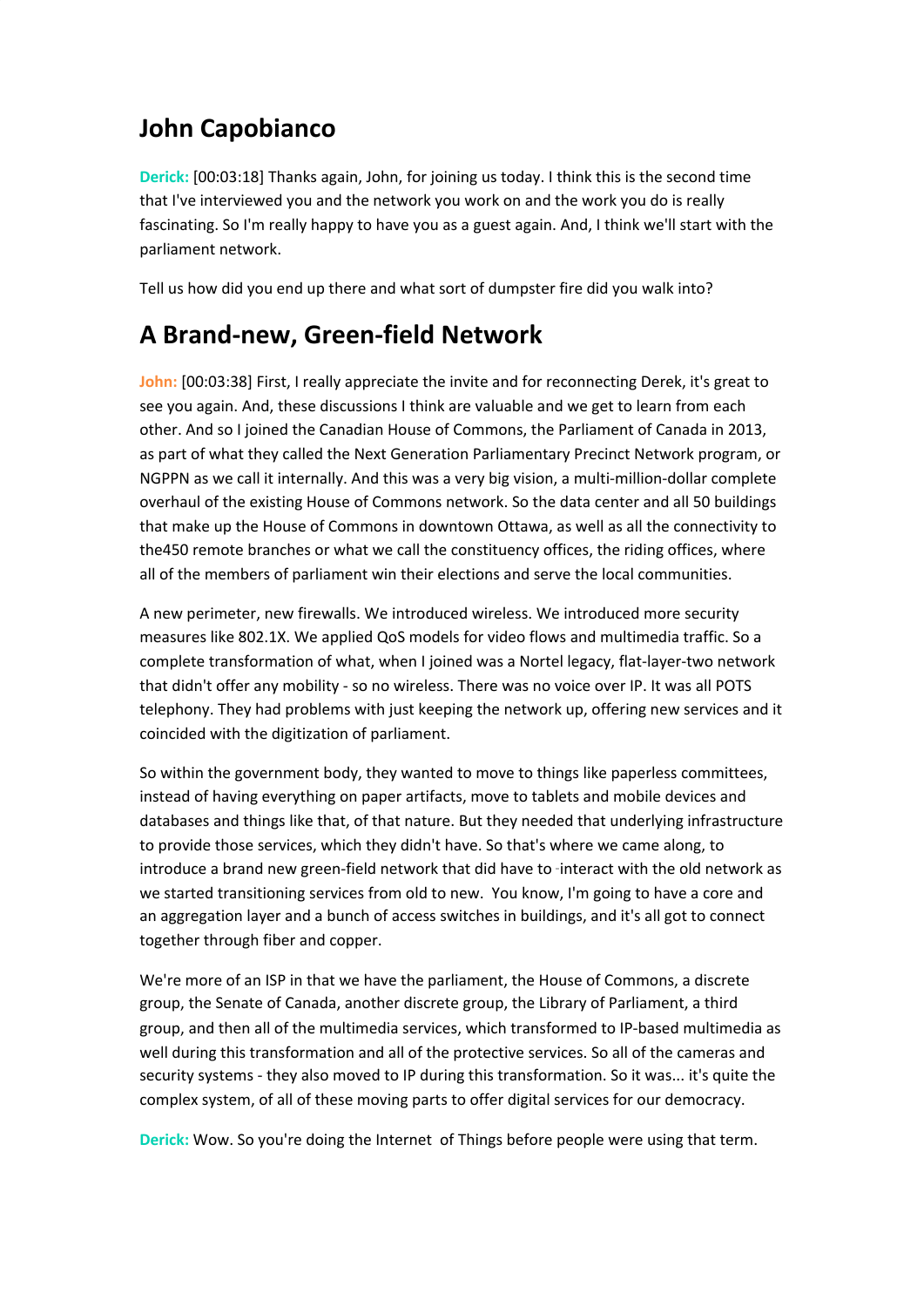# **Smart Ovens!**

John: [00:06:23] It's funny. One of the new facilities we had was the food services, including smart stoves in the kitchens at the parliament. So it went right down to new smart stoves and 3000 wireless access points and thousands of IP cameras and recording systems, and this also had to be highly secure and zoned off from each other. The tenants have virtual routing spaces to keep them isolated and perimeters to keep traffic inside of a zone or only permitted certain ports in cross-zone traffic so it's pretty complicated stuff.

**Brandon:** All I can think of right now is your toasters really are on the internet. They're just not little toasters. They're full-on ovens. What does a smart oven even do? And what does it need a connection for?

**John:** It actually lets the chef use his tablet to download recipes from the cloud directly and program the stove directly to some online recipe, for example, or get alerts through their phone that a certain temperature has been reached, you know, "The 30 turkeys are all ready to go. And they've reached a certain temperature based on the probes and sensors."

So like a very finely-tuned instrumentation in a stove that is cloud connected. And to your point, yes, we isolate our internet of things. It's not mixed in with our common traffic that has private network access, we dump them to the perimeter and let them consume the cloud.

The stove actually was something that brought a lot of people together IT security and network engineers and architects and application folks and our cloud people, for a stove, right?

#### **Brandon:** Is the food pretty good though?

**John:** It's pretty good. The food's great. The food is worth it. And, they're very happy with the service and it's one of the things I believe when they, when they do tours, to show off these smart stoves and how incredible the food production is for the House of Commons.

# **A lesson in Canadian Civics**

**Brandon:** [00:08:18] And one thing I wanted to jump in with for the benefit of our listeners who may be in America or any place that's not Canada. Can you give us just a brief description of Canadian government? You had mentioned Parliament, you had mentioned a few other words there, and I want to make sure we have the right context.

John: Yeah. Jesus, you're testing my civics a little bit, but since I worked there, I should have a somewhat of an understanding. So we have a parliamentary system, like Great Britain or a Commonwealth country; Canada's a Commonwealth country. And we have, house of commons where we vote members into parliament based on "geographic ridings" is what they're known as, or the constituency. And, you know, our current government, you may have heard of Justin Trudeau, he's the current prime minister. And then there's the minister of finance, the minister of defense, different ministers.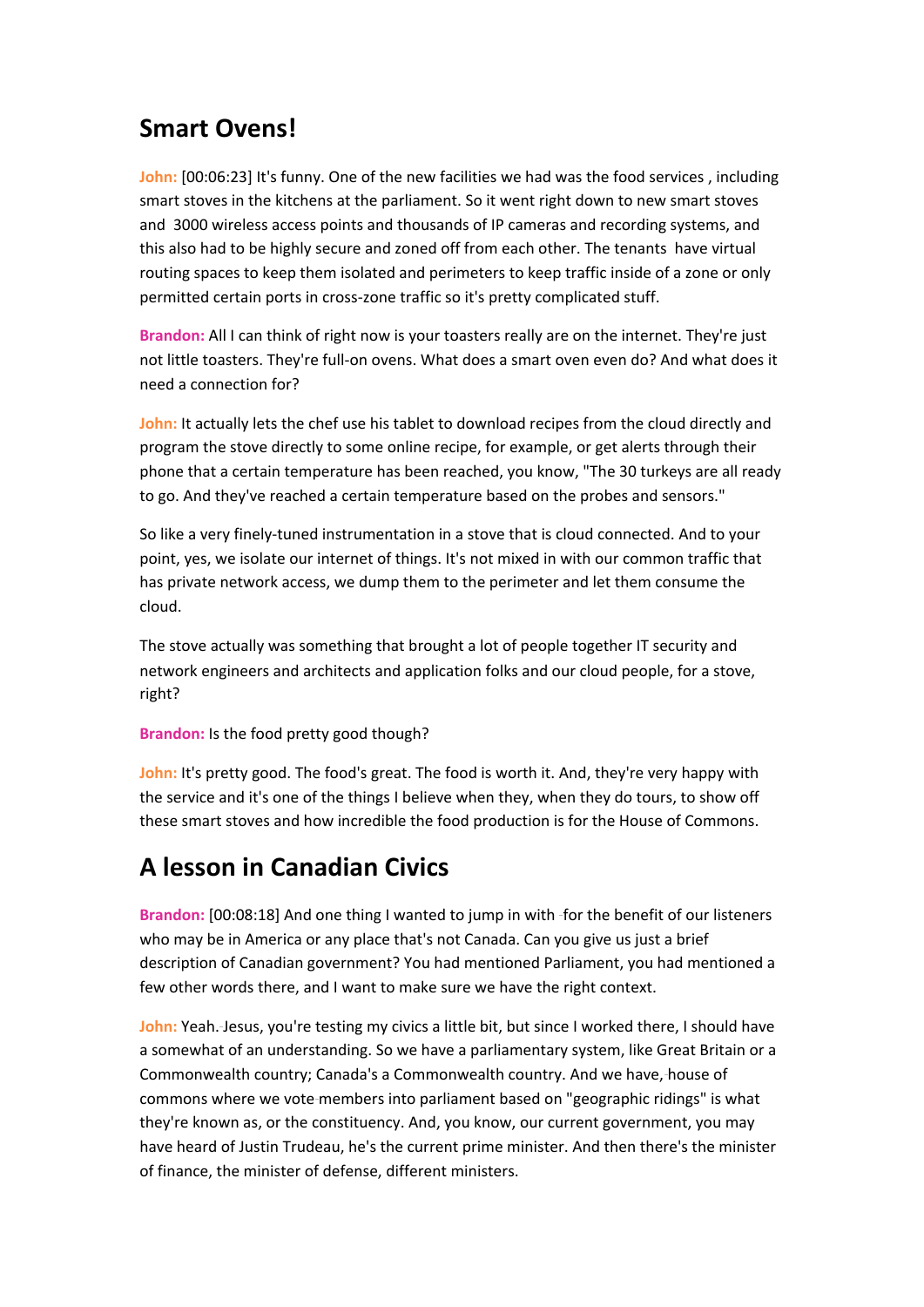They have committees at the House of Commons to make new bills and pass new laws. Then there's also the Senate of Canada. We have a Senate similar to the American Senate, but more like the parliamentary Senate where bills get passed along and ultimately approved by the crown through the governor general. I hope I didn't get my Canadians civics too off there...

# **Let's Talk Automation**

**Derick:** [00:09:21]I understand that, uh, you are a, a huge proponent of automation. I think you've written a book on it. How does automation help in the transition? That's a very complex move, it sounds like.

John: Sol don't want to give any misconceptions that in 2013, when we did this, that it was automated in any way. We did do some plug-and-play automation where you physically assemble your stack of switches. You plug them into a certain subnet and they pick up a configuration, which was, good for one-time onboarding of switches.

So that helped us scale to the 50 buildings and the 10 or 15 floors per building for the initial build. That was about the only sense of automation we were using. But a few years later, once it was built... how do you maintain it? That's a different problem than building it and cutting over to it. How do you care and feed for a network of that size, on an ongoing basis, once you're out of the green field?So that's where the challenges of scale, the size of the network and complexity- VRFs, NetFlow, QoS, 802.1X, different VLANs, different VRFs - and maintaining consistency at scale with that complexity. The bottleneck where it hurts us is that agility, we need to offer a new service, we want to spin up a new website, we want to bring on a new zone under the network or whatever network engineering that you can think of. We weren't very agile. So those three things drove me towards automation, to help maintain consistency at scale and be more agile.

So we had this routing by rumor. An engineer drafts the change in a ticket. That ticket gets passed on to operations in a waterfall, and then operations pick it up and CLIs into X number of devices and copy-and-pastes X number of lines of code.

It just wasn't working anymore for us. The first ping on my radar about network automation was an email from April 2017 I sent to a colleague that I had found docs.ansible.com. And what can this do for us? And look at some of these tools that we have. And I don't need to learn Python. I can actually, but I can still programmatically orchestrate a series of changes.

As part of the next generation program, a phase three was to introduce a brand new data center. Once we had the campus cut over, we then had to retrofit our data centers with next-gen data center equipment and topology and IP space. And what we found was there was some things that we would like to do better on the campus, as we had learned, and some things that were necessary for us to integrate with this new data center. And I thought a bit through - partially through arrogance and partially through ignorance that this might make a good first attempt at automating a change.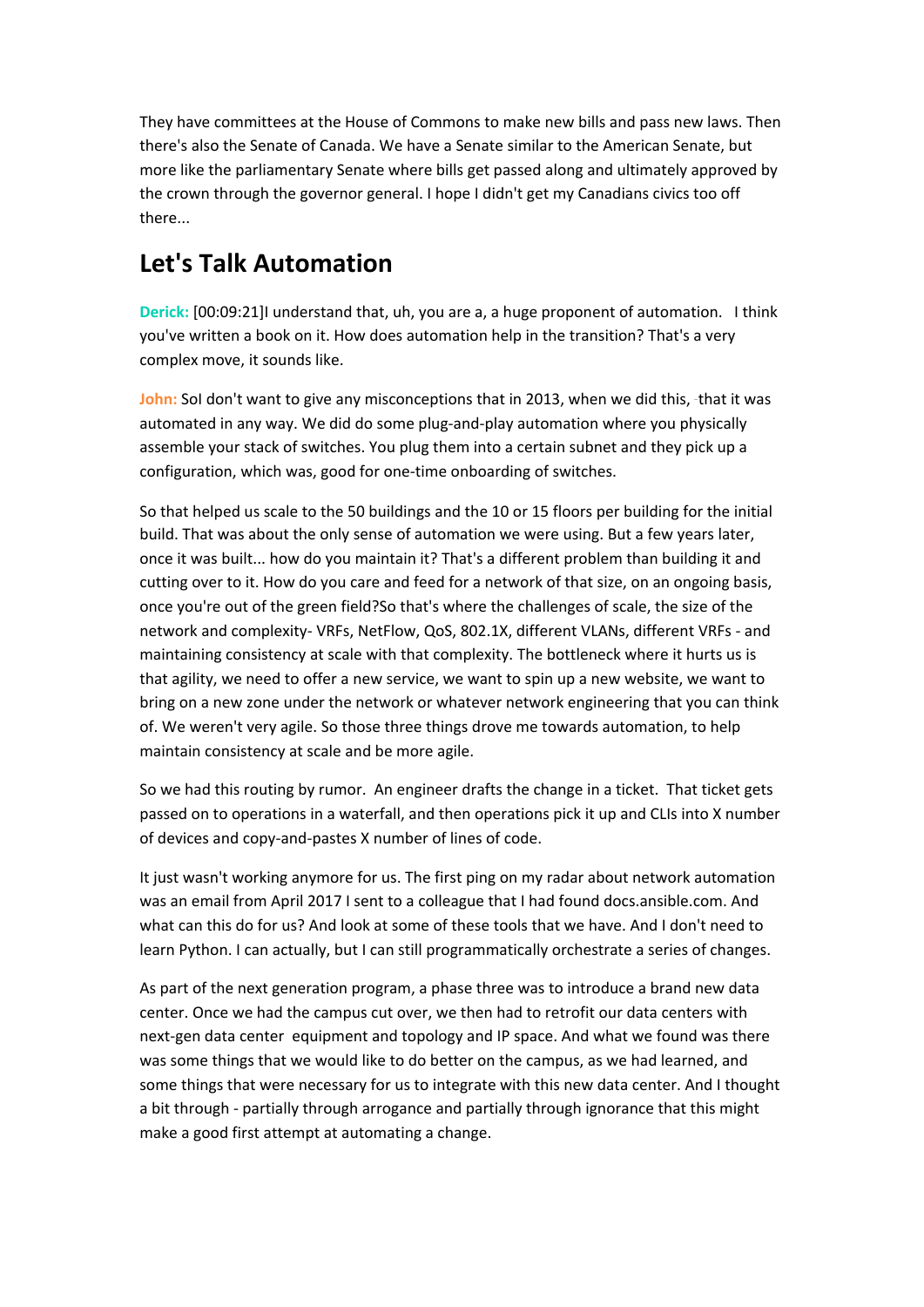**Brandon:** So - John, in this stage, did you have any experience with programming or development? Was this starting fresh, I think is the question?

**John:** So it was, and it wasn't. So I'm a little unique in that 20 years ago, my formal education was as a computer programmer analyst. But my career, my co-op placement was in client-server and networks. So I graduated with client-server network experience in the field, through my co-op with no real certifications behind it, and a diploma in programming with no real-world programmatic experience. So through my career, 20 years, I have not revisited programming and It was like coming home. It was like the circle was now complete. And here I could actually apply my programming experience and knowledge of interacting with things, programmatically to the network that I've been working at, typically through the CLI for the last 20 years.

That was really exciting to me. But at the same time, I hadn't done any real-world programming at scale or in real life for about 20 years. So it was like starting fresh. it wasn't like I'd been writing C++ programs for the last 20 years, and now suddenly I was going to do that for networks.

It was more like, I've discovered a new tool set. so that is how it connected for me. It's a very low barrier for entry. You don't have to have a computer programming background like I do necessarily, to start with tools like Ansible.

**Brandon:** So I'm curious what it was like for the rest of the people on your team, about how many people are there, who are doing operations and engineering?

**John:** Yeah, eh - probably 25, if you count architects and operators and monitoring and other engineers and the team that I work with, other network designers. Um, that is a good point it did not come as easily or as quickly to some others and I, myself, had to learn a lot. And there was a lot of trial and error, and I've tried to help others learn from my failures. they're not really failures - what I've learned through trial and error and trying to write my own playbooks and data models.

Some of my more junior staff, who've just more recently graduated from college or university, seem to pick it up a lot faster and quicker and adapt to it - this new approach then some of my other colleagues that have been pure network engineers for 15 or 20 years. I think because coming up - Python and programming is actually more integrated in network training and education now than it was when I learned my CCNA, for example.

**Brandon:** Got it. So how did this initial step in your automation journey go? you discovered docs.ansible.com. What happened?

**John:** I had mixed success and the difficulties and the challenges that I faced were not because Ansible is difficult or challenging. It was because of the tools that I was using when I first started to try to do this. So writing a playbook in YAML, thinking about orchestrated steps and tasks building in some fail-safe mechanisms to not push a mistake out at scale, a lot of testing, a lot of iteration. looking back, had I not been using notepad to write my YAML files and WinSCP to copy that file to a Linux host, to trial-and-error that playbook - It's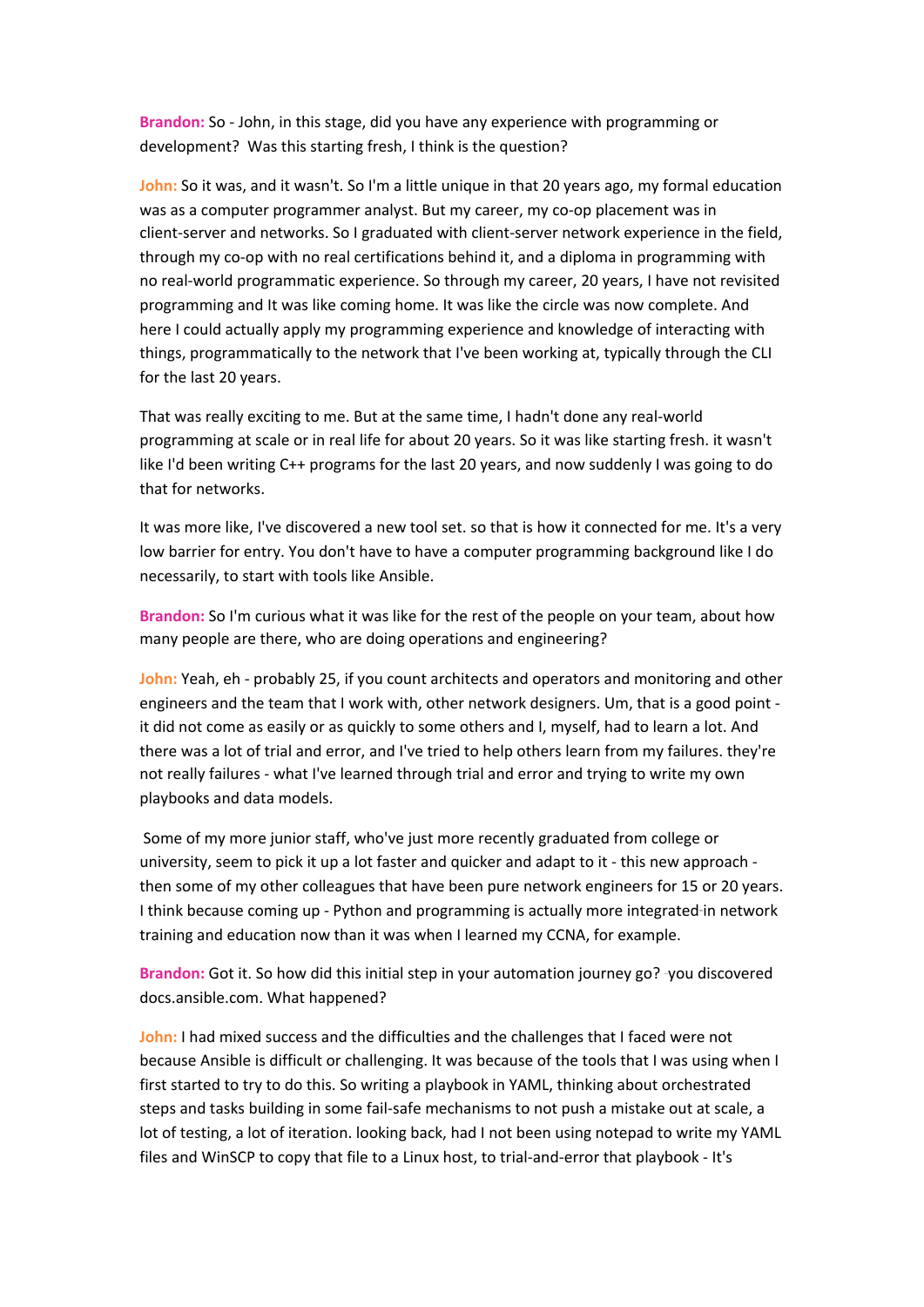embarrassing, now that I look at it, but I, there's files like johnsthirdattempt\_mightwork\_version3.

It wasn't programmatic right there - I was doing it like I would in any other network change. But the good news was through a few weeks of struggle and trial and error, the playbook was successful. I made a change at scale. I touched 50 routers, a hundred virtual routers, routing tables a fine orchestrated series of tasks that were the same tasks that a human would have performed manually at the CLI except automated through this Ansible playbook, um, serially executing, SSH commands through the CLI. And it was very successful. I thought the playbook had failed. There were quite a few of us in the room during our change window when we ran the playbook in production and, uh, you know, after 45 seconds or something, it crashed.

It didn't even crash. It just stopped. And, uh, I apologize. Sorry. It didn't work. There's gotta be a bug or maybe I've missed the line of code. And the operators said, no. Look, the routes are here. It worked, the changes are all there. And we looked through our artifacts that were automatically generated - our post change validation, and we had all our routing tables and "Holy Cow, this really worked!". So we were very excited about that. but there was some trade-off like it was, it was, arduous, a lot of trial and error. I didn't quite know what I was doing. It was successful in that, it opened our eyes to a new approach and everyone, that team of 25 or 30 of us was excited and everybody thought this is great. We've actually automated something at scale. What does this mean for the future of how we do things - If I do something three times, four or five times a day, is that something I could automate now through the same tools?

Are there things that we used to log in, device by device and make the change? Can we do that a little bit differently now, but I was approached by the director of software in the software side of things, not in the IT department who had heard about the success, but at the same time was kind of teasing me, where's your version control? Where's your source control? Point me to your git repo where these files are...

#### **How to know it's time for automation (in general)**

**Derick:** [00:17:10] That's a great story though. Right? That's how you get started with automation. Ansible has a lot of tools. It's something you can experiment with. I'm curious about something you said in the beginning before, right before this, and it actually stuck in my head.

you said that opening tickets and passing them down to network engineers and this waterfall-like method wasn't working anymore. I'm just curious, as a network engineer or a person who runs a network engineer shop, what were some of the clues or symptoms that were screaming at you? "We gotta automate?"

John: It was mainly consistency at scale was the real driving factor for us. It shouldn't be like a cookie cutter. It should be like a pattern. A port channel is a port channel that has a certain config stanza. How can we do that every single time without making a fat-finger or "I'm on the wrong context" or "I'm in the wrong device?"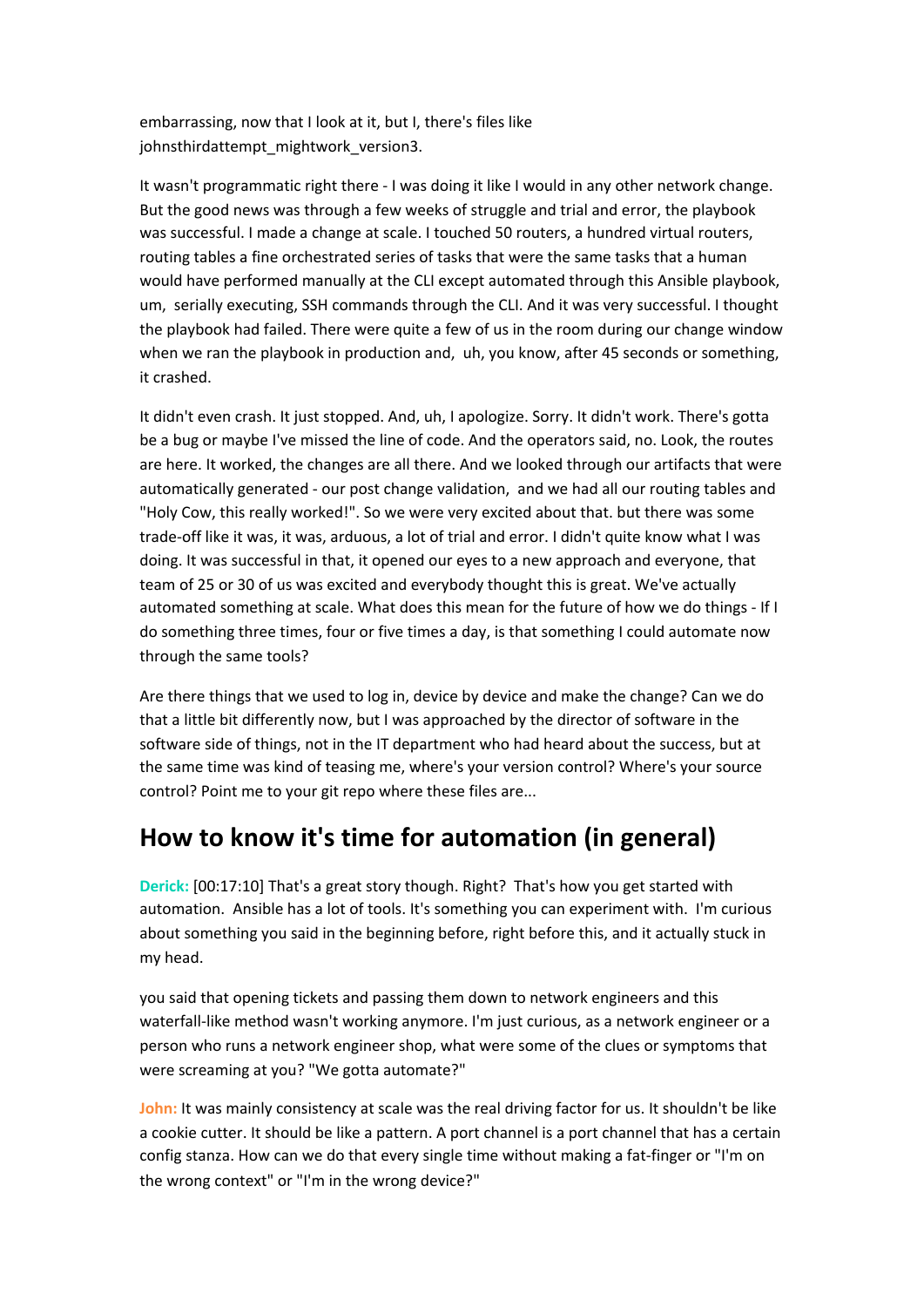Some of the symptoms were having to repeatedly revisit the same ticket because there maybe was a mistake or there was something lost in translation along this waterfall path. The business is waiting for deliverables and we're still saying you can only ask so much of a human - right? Spend four hours on a Friday night, logging into 50 devices and putting in a hundred new lines of config and validating the state of the network as you go and capturing logs.

There's a lot involved with a multi-step, multi-change process...and how much can you ask of a human operator, to be efficient and effective and not make mistakes and not be in the wrong device and also by the way, make sure your change has the resulting intent on the network.

It's one thing on paper that it looks like it's going to work. So I'm asking the same operator to one, implement the change, which is a task in itself and now post monitor and validate and test and confirm - possibly roll back. What's the backup plan? There were a lot of human-based challenges there.

And it doesn't scale as well. Just because there might be some report that says for X number of devices, you need Y number of operators. I don't think that translates to a formula of, "OK, we have a hundred routers. I need four people." "OK, I have 200 routers - now I need six people." I don't think that scale keeps up at the human level.

## **When to Automate (a specific task)**

**Brandon:** [00:19:25] Interesting. So the question on my mind from earlier was after you had that initial success, and you'd spent a few weeks to press a button and then across 50 devices, get all the routing tables - was there someone who raised their hand in the back and said, "So it took you three weeks to do this thing that takes five minutes?"

John: Yes. I'm a convert to believing in automation. When I first started this, it didn't feel like the future way of doing things to me. I could've already logged into these routers and made this change! What am I doing? What am I wasting my time, writing YAML files and templates and data models and complexity and is it worth it in the long run? So there was a tipping point where the development time starts to get smaller, as you get more comfortable with the tools and there is kind of a point where it tips and feels like, okay, this was valuable. Okay, this was worth those three weeks, six weeks of development pain, because the next solution I try to develop might only take me two weeks, followed by, five days followed by an hour, so you'll get better at it.

And the return on investment starts to increase but there are a lot of naysayers. There's a lot of, even in your own mind as you're doing it. Geez, like we could have just, I could have gotten four or five people. We could have each logged into 10 routers and typed in these commands, but I think that's missing the real value of having a source of truth and intent-based network - looking at things as code. That was what was appealing to me was that it offered more than just the magic button that we were building, that we push when we need to make a change. It's about all of the rich artifacts that come along with it and the version and source control.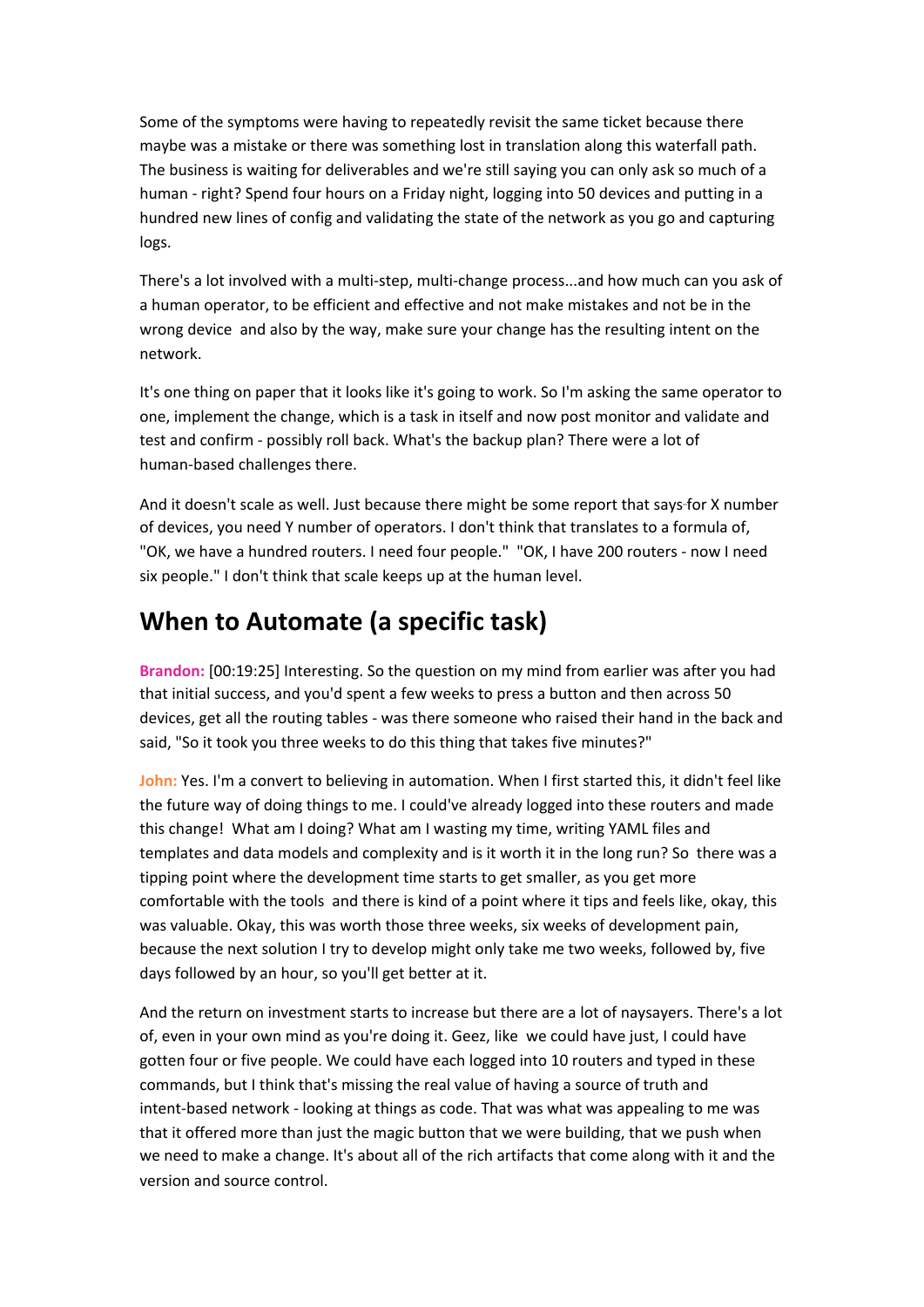#### **Ansible @ Forward - an aside**

**Brandon:** [00:21:08] I would love to jump into that a little bit more and inject a personal story. So at Forward, all of our infrastructure was originally set up manually. We set up servers manually. We used VMware for that. And then right around 2015, we discovered Ansible. And it was easy enough to onboard that within about a year or two, all of our infrastructure was now configuration- as- code almost a hundred percent of it. And that notion that you just said of - have a source of truth, have knowledge that lives in the code, where before it was just in someone's head, or it was really hard to extract from the result of a change to five different places that might not even be consistent anymore.

That's a real value. And when I think of implementing something that has a choice of being automated or not. One of the questions is, well, it's going to take longer sometimes to do it in the automated way, but there's an organizational value that comes and then there's a value to me later. So I've definitely written Ansible playbooks where three months later, I don't remember having written them, but I'm glad that I did because of that thing that I wouldn't be sure exactly how to do or wouldn't know that I wouldn't be able to do correctly is there. And so even if it takes a little longer upfront, there's this value-to-cost trade off that you can still make.

And often, if you care about the knowledge and you care about having it persist and you care about scaling out that process to more people and being able to delegate a task by saying, "Hey, here's a playbook that should do what we need." I feel like there's a lot of value there.

**John:** Yeah, and on the value add, to tie it back to the discussion that kind of came to me about the director saying where's your repo, where's your source of truth. Where's your version control. And I said I don't have any of that. I've got a file called John's playbook.yaml that works, but I don't have the development process. That's what he mentioned to me was the organizational value. Think about how much more valuable that playbook would be if it was expressed as code in a git repository that other developers can copy and refactor and clone and work with, or to see the version history.

So we moved from more - this magic button approach to truly - let's look at the whole infrastructure's code. You had mentioned, it took about a year and a half. We found the same trajectory. So in 2017 we started with one playbook with one specific orchestrated task and about a year ago -we reached this milestone of we've defined all of our campus infrastructure wide area infrastructure, data center infrastructure.

It's all reflected as code now. Not these tactical one-time playbooks, which are still very valuable and we still have, and we still run frequently, but we've moved up the stack to abstract the entire configuration into data models and templates which has been very effective as an approach for us.

**Derick:** I think we talked a little bit when we were preparing that there were a couple or a few different software engineering concepts that when applied to a network practice can fundamentally transform it for the better.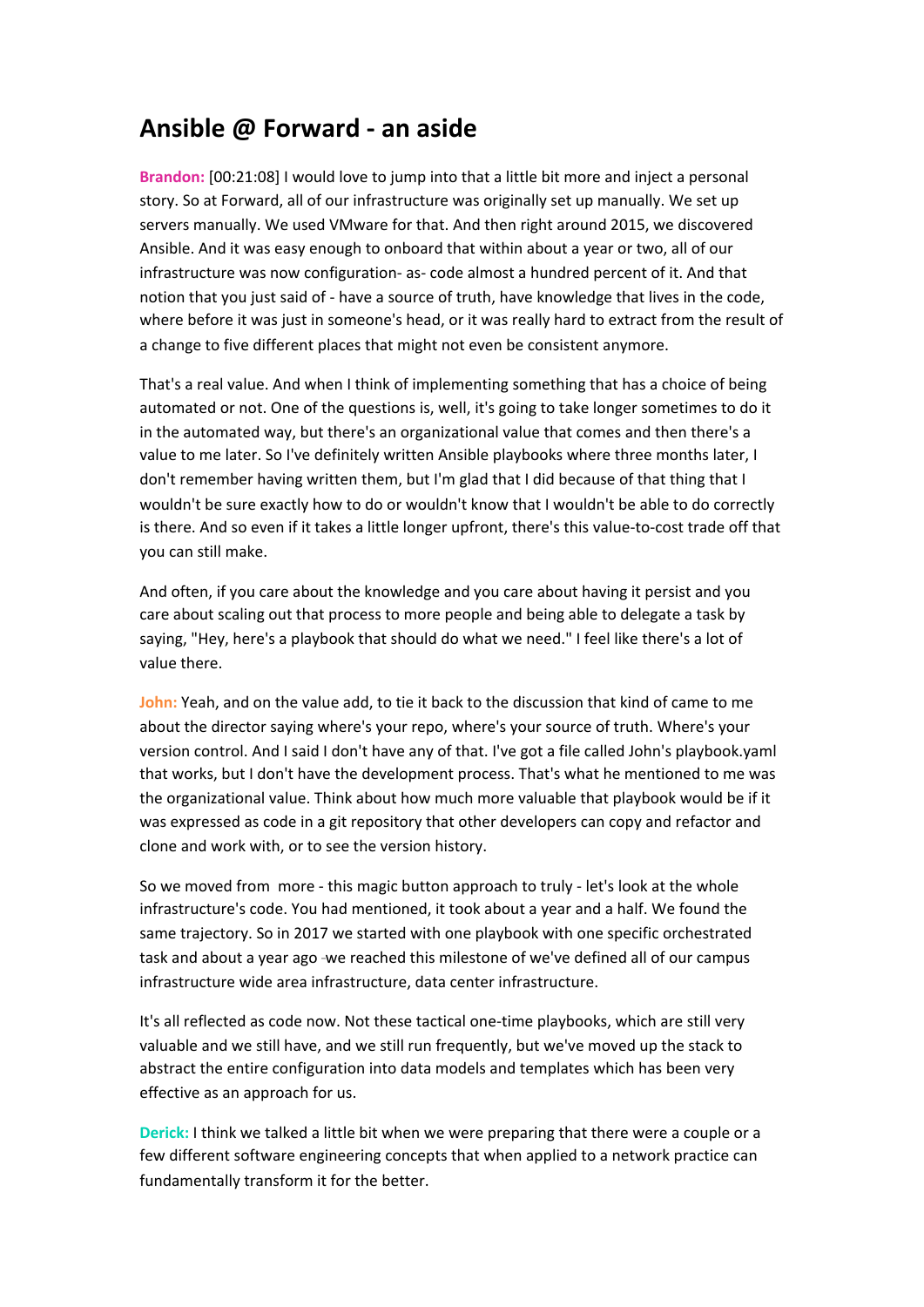# **Let's talk Git**

**Derick:** [00:23:50] And so let's start with, git in version source control. Why don't you tell us a little bit about that.

**John:** Okay. So that's, to me, that's been the linchpin that's made my automation journey successful right out of the gate. If you're new, you've likely heard of GitHub. But there's also get, so the two shouldn't be conflated. One is a repository, a public repository where you store your git repositories.

And the other is a version source control system, git, which you're going to install in your windows environment, which comes pre-installed in every Linux environment, because it was the version and source control system that Linus used when he was building the Linux project. So it goes hand in hand with Linux.

So what this means for infrastructure as code - is I could have a repository called, you know, "The production core, " which contains a data model. So a YAML file, and a template, a Jinja2 file and the necessary Ansible playbook or Python code or variables or host files. All of those things that make up a git repository are tracked through version control and source control.

The main branch in git should represent your source of truth, your intent, and it should be well-validated, well-tested code so the current routing table or the intended expression of "I need eight VRFs", and here's how they're going to be configured that should be in main, where you're going to run your playbooks from. Now, if I need to make a change, git lets you make a branch, which is a full copy of main, but it's self-contained for development purposes.

I add my static route. I change my VRF name. I do my network engineering stuff in my branch. Test it, validate it. And then that gets merged back into main.

#### **Production + the Lab**

**Brandon:** [00:25:42] That was a nice overview of git and how you like to use it. One question though, which is network-specific - do you have a network test lab and you run your playbooks for your private branch, the playbook you're trying to develop or modify?

**John:** It's a good question. So yes, I have a dedicated lab environment where I do my development work first, and this development work is typically making sure that I get the correct CLI stanzas or the correct JSON, if I'm working with an API where my API call works and I'm getting a 200 back and I go through all that development process in a lab environment. Now we're moving towards a CICD which might be a bit early in this conversation to introduce, but that pipeline can release to different environments meaning: I can release a bunch of JSON to a prod-test environment, and depending on the results of that release step, then move on to release it to a production environment.

**Brandon:** So by prod-test, you mean you've got a smaller chunk, a smaller set of devices that match those on the production network. They're configured using the same scripts or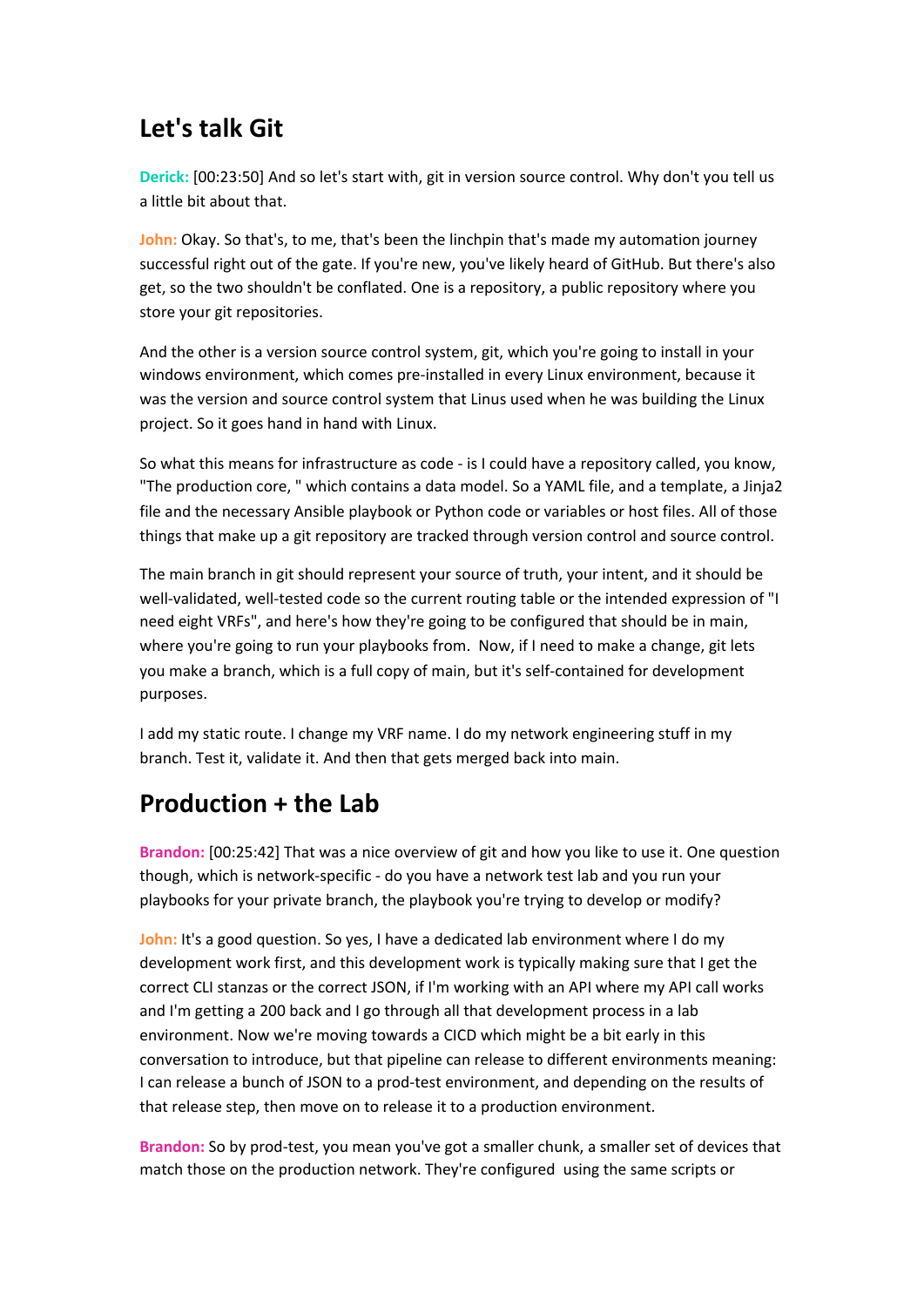playbooks. and so in every way, they're like production, but they're smaller as opposed to having one production network and doing a stage deployment where you test on one or two, and then you roll it out to everyone.

**John:** Yes, that's our approach - is a smaller slice. Depending on the action, we actually have a physical lab as well as a prod test. So the lab environment, prod-test environment, prod environment. So for doing, let's say an iOS upgrade, something that affects the hardware kernel - we'll do that in the physical lab first. If I'm doing a routing topology change to something a little more logical, we'll do that in the prod-test world. There's also new virtual environments that we're exploring. where in a cloud, I could have a representation of my network and my traffic flows, which is ephemeral - I don't need physical metal to do this in. I can do it in a cloud space and do a similar release to that cloud space release to my prod-test, depending on my instrumentation and the test results I get back then move on to the production release.

# **Cultural Effects**

**Derick:** [00:27:54] So it sounds like going to GitHub and version control - this is something that significantly impacted your whole process and you said when you posted your first Ansible playbook, that there were ripples throughout the organization. I'm very interested in the cultural angle of this, so can you expand on that a little bit?

**John:** So the ripple effect happened, uh, you know, that small close 25-30 knit group that handles the network enterprise architecture and operations and design - that group, everyone in the group. They knew that the way they were doing things was going to change. even if they didn't understand all of it, they at least understood enough that the new tools were here, a new way of doing things was here, and they all saw the advantages of doing things that new way. And they had some learning to do - either about Ansible or programming in general. Some of them were faced with their first if statement or for loop and these are highly accomplished, CCNP CCIE level engineers.

I don't want to say every one of them, but some of them are certainly intimidated by an if statement a for-loop like I understand I can make a BGP neighbor come up and exchange routes with the public internet, but I don't know how to write an if statement. So some of them have ground-up primary learning to do, whereas others embraced this or in their own time, they've done a little bit of coding or whatnot.

# **Seeing Results**

**John:** [00:29:15] IT security was definitely interested because of our standards that could be pushed out. Especially once we moved to templates, that we know that every physical interface in the campus has been configured from a templated approach. And we can pass those templates along the config stanzas for GI101, right? That the native VLAN 99 has been set on every trunk interface on the campus, for example, or that every interface is correctly configured for 802.1X. There's a bunch of things that security, from an enterprise corporate standards position, they could take a deep breath and sigh of relief now, to know that the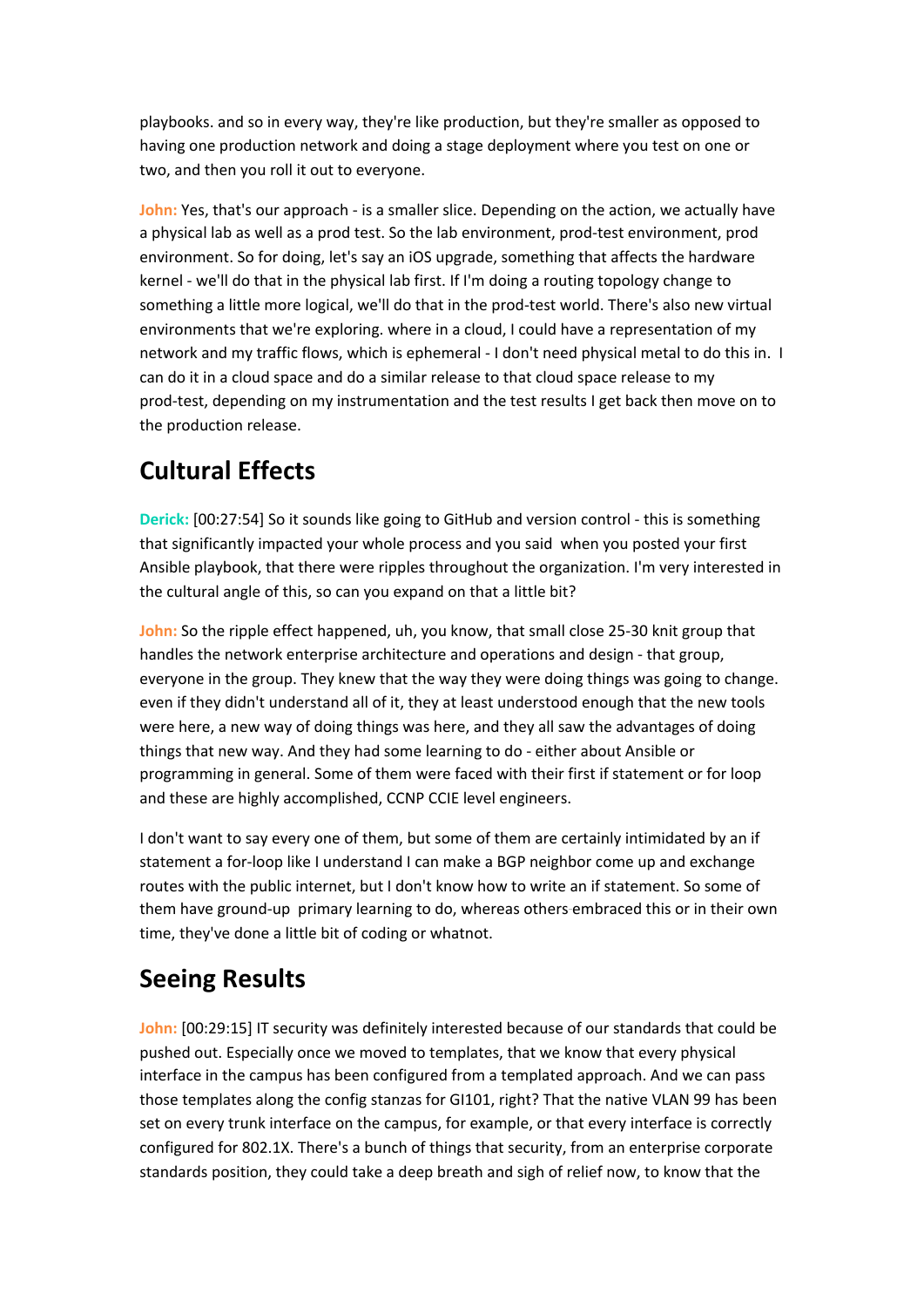network is configured to approve templates. And that we've enforced it right to every interface. Like we have tens of thousands of interfaces that we're dealing with. How do you know that one interface in the boardroom isn't publicly open, or on the wrong V LAN or, offering the wrong service?

It's hard to do as a human, device by device, port by port. So security was interested. The project management team was also excited in that we started to turn around projects much more rapidly, right? Yeah, no problem. I need a few days to develop the playbook. We'll run the playbook next change window. And now your service is ready to be consumed. And they couldn't believe it! These things used to take weeks to turn around, sometimes months, and you've turned it around in a weak development cycle now. So there were many ripples throughout the organization, absolutely. And it was because we started working programmatically, git offers so much rich metadata.

When I get a P1 on the network and I, they still come to me, like I still deal with priority one incidents. My light bulb is what changed? What has changed in the state of this was working five minutes ago or last night or whatever, to just suddenly "it's not working, the traffic's not flowing or I don't have an SPF neighbor." What has changed? What's the Delta in configuration from working to not working. Yes. There's cable breaks and things that don't aren't necessarily related to configs or bugs, but 80 20 rule, it's likely a configuration change that damaged the state of the network. I can go into my git repository and look at my git history and see, Oh, I see network engineer 2 did a commit that added this route. Engineer 3 did a git pull request that was approved that introduced the new VRF. So the artifacts are much more easy than the old way of, doing diffs between two show runs or combing over tickets and the ticketing system, or following your way back up the waterfall to see where the breakdown was. Now it's all right at your fingertips in code and in git history and information. Right.

#### **Avoiding Issues**

**Brandon:** [00:31:53] And are you finding that more change windows are succeeding the first time because you've eliminated some of the potential for error here or divergent ways of doing the same thing?

**John:** Yes, absolutely. Our, our consistency. We're approaching more nines. Because we are making less mistakes. There's less human error. The other thing is I'm going to use a software term here, but linting the ability for your IDE your development environment VS code or - VS code is the one I use there's many of them, but it's not notepad plus it's not TextPad anymore. The IDE will lint over your YAML and highlight with a red squiggly line, right? The space is off on line 22. this is not a valid well-formed file. So I'm catching problems in development. It's not once it reaches the wire and it's been pushed out and I go, oops, I got that wrong. The development process is weeding out so many mistakes right at the development time. So the agility is much better. Instead of here's 12 attachments for 12 routers that you need to add a VLAN on for this new service - do a git pull and run the playbook from main or master. So, you know, a three-line instruction set for operations to follow versus 12 notepad files full of iOS, configurations, or whatever, right?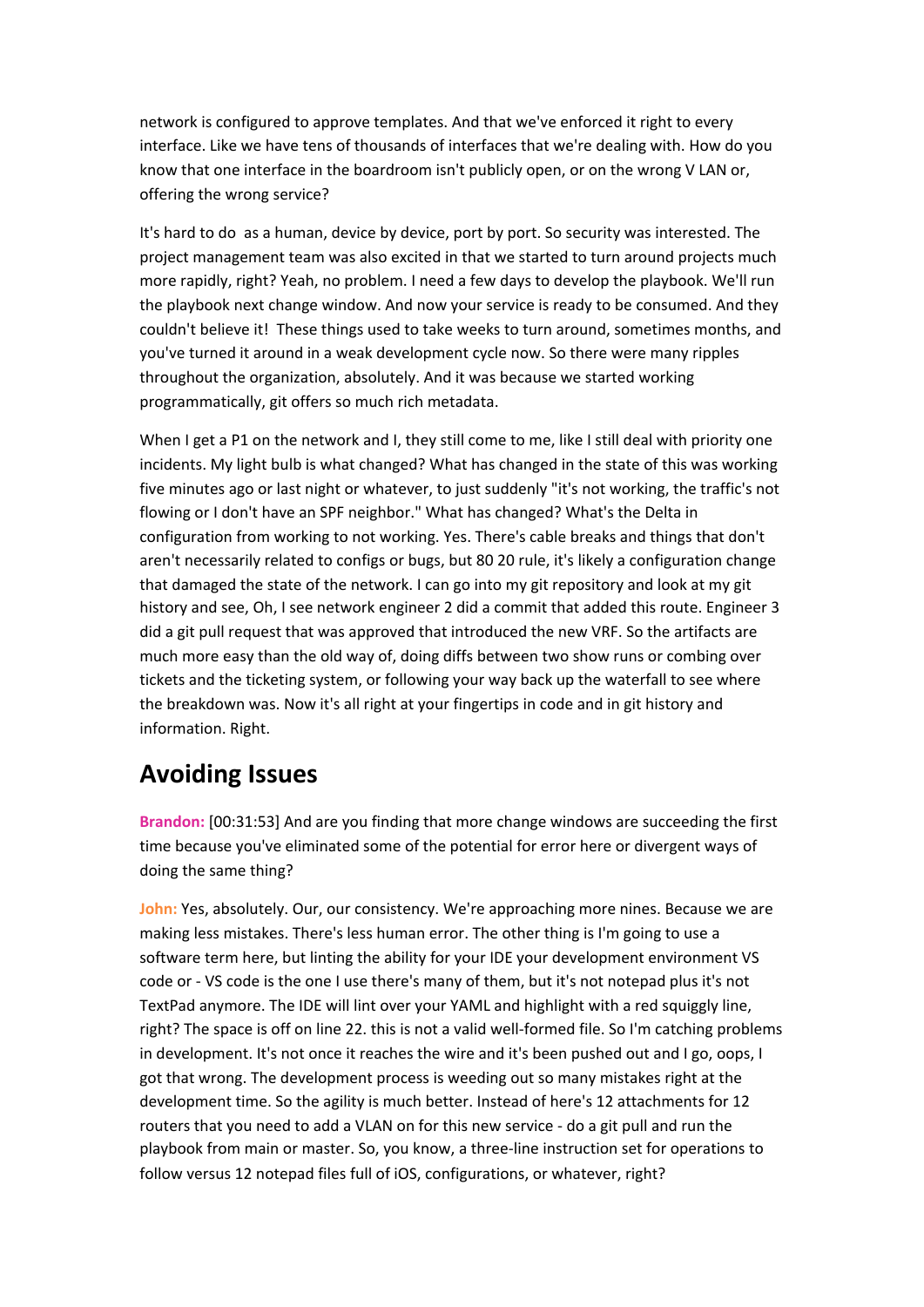## **A Use-Case Story: "Knifing the Committee Room"**

**Derick:** [00:33:10] You have a really great story, an automation success story where you had some requirements around wireless and security. Can you go into that a little bit?

**John:** Yeah, one of the functions of parliament is to have sessions and committees. Some of these have to be private; there's sensitive information, state secrets, corporate secrets, intellectual property, whatever the bill is that's being discussed.

And sometimes we have to do what internally, known as a knife, the committee room, meaning physically cut the fibers. We don't physically cut them every time, but we cut off the light to the building switch that handles that room to make sure none of the network ports in the room are active. They don't let people bring their phones in, for example, there's other security measures around certain committees. But, we've also just added 500 wireless access points in the building. And, and as you know, wireless wants to self-heal. So what we had to do was iteratively disable 30 or 25 or 15 wireless access points at a time and work with the RCMP, the Royal Canadian mounted police, the FBI of Canada, to sweep the room, looking for wireless signals.

And once we found the mix of access points that needed to be disabled, someone made a list of those interfaces and then on-demand or on-schedule, go and shut all those wireless access point interfaces. Now, if there's an on-demand meeting and they need them disabled to start doing their business, but they have to wait for ITto disable the 50 interfaces, that's not good, right? The business is truly, literally waiting yeah. On IT at this point. So now through this automation, that is quite simple to do through an API call and through an Ansible playbook to go and find those interfaces and disable them automatically either at a scheduled time or on demand. And now it's seconds.

**Brandon:** I really like this story cause it's very concrete and it's something, you know you're going to have to do pretty often. So you might as well make it something that isn't a source of pain. That's a button press here or there.

**John:** Yeah, it was, um, it's been quite a capability for us and it's, very sensitive information and it's very private and we have to ensure the fidelity of those meetings, And even doing it the manual way, it's not just about the speed of how quickly someone can go find those ports.

Did they get every port? Did they, you know, did they miss one? Did they get the wrong port? Did they leave wireless turned on? We cannot have that. So there's some stringent business requirements that automation has helped us guarantee the fidelity of those changes.

**Derick:** Yeah, this is a great example of how better network tooling benefits organizations outside of the network. Your security guys have to be very happy with this.

**John:** Security is very happy with it. The business is very happy with it. We in IT are very happy with it. And, in terms of automation this might sound a little, I don't mean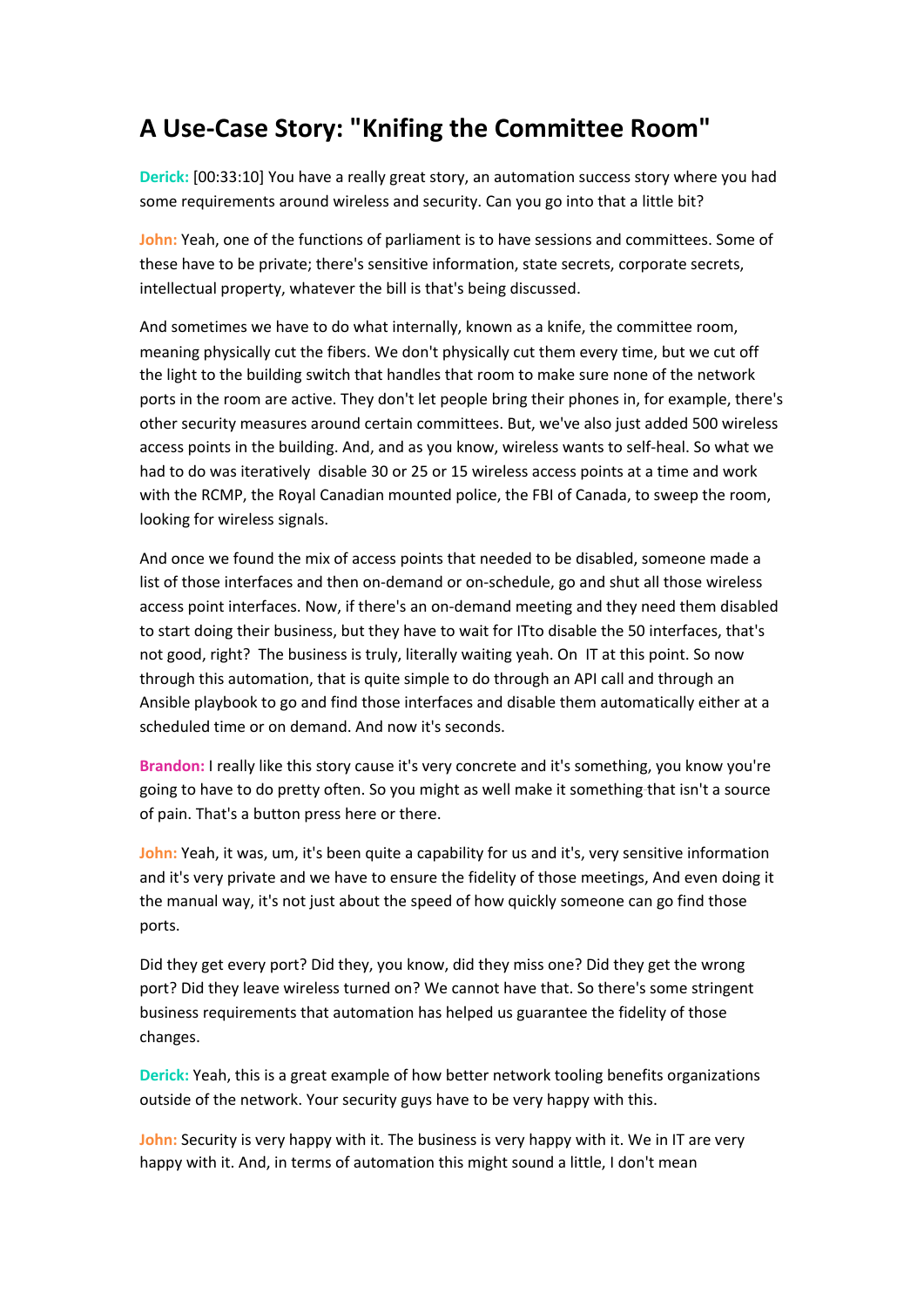mischievous, but if you can find a Trojan horse in your environment. Find that one success story that operations just cannot live without. Give them that playbook that they can run automatically on-demand to go get them every ARP table on the network. Their eyes will start to open up and they can't live without these functions. And eventually they'll start coming to you for more.

Listen, you've automated the ARP table. Can you get me the MAC address table? Okay, great. Can we actually configure things this way? Okay. Even better. Can we move this into a pipeline now? You know, if you make it appealing, if you build it, they will come. But you can find very safe, easy wins. And, particularly if you have APIs, an HTTP get is known as a safe RESTful operation.

It's safe. You cannot damage the network or the state of the network in any way. But that's a rich source of data that you can start to transform into reports or just the raw JSON or interact programmatically with that data. The instrumentation that's being given to us now is so much better than SNMP polling and syslog and SNMP traps, you know, about the three only things we've had for the last 30 years to monitor the health and state of the network. It's all rapidly changing and evolving to a new programmatic approach. Right.

#### **Talking About APIs and CLIs**

**Derick:** [00:37:12] So let's talk a little bit about APIs. You have some opinions about them and they're pretty interesting. So, why don't you just dive into that?

**John:** One thing about, um, that's come up recently on Twitter and it's a bad penny. It comes up all of the time is the CLI is an API

#### **Derick:** A bad penny?

**John:** Yeah, bad penny. I don't know. It's just a term where you reach into your pocket and you get the bad penny and you put it back in your pocket and you try to come up with a different penny or a different coin in your pocket and you get that same bad penny again.

I feel pretty strongly about this more because I don't envy people trying to learn this being a little bit misled when they're told that the CLI is just another API or the API is just another CLI. They're not the same thing in my opinion. And I'm not saying you can't automate against a CLI - a command line interface.

That's what I've been doing. The Cisco platforms I've been having up until this new iteration of the Nexus and the Catalyst 9000, they actually offer a RESTConf API, but my, older platforms, my 4500s and 6500s, they don't have that, they have a command line interface.

So yes, my Ansible playbook is automatically SSH and running serially, a bunch of commands, That is automation, but it does not mean that it's an API or that it's RESTful or that I can get status codes back from those commands or do things declaratively through an HTTP post. So here's a good example: I've moved to templated configs, and they work 90% of the time. But if you think about a CLI operation, just pretend I'm NTP. I have an NTP server, 192.168.1.1. I want to remove that and add a different NTP server. So either I programmatically have to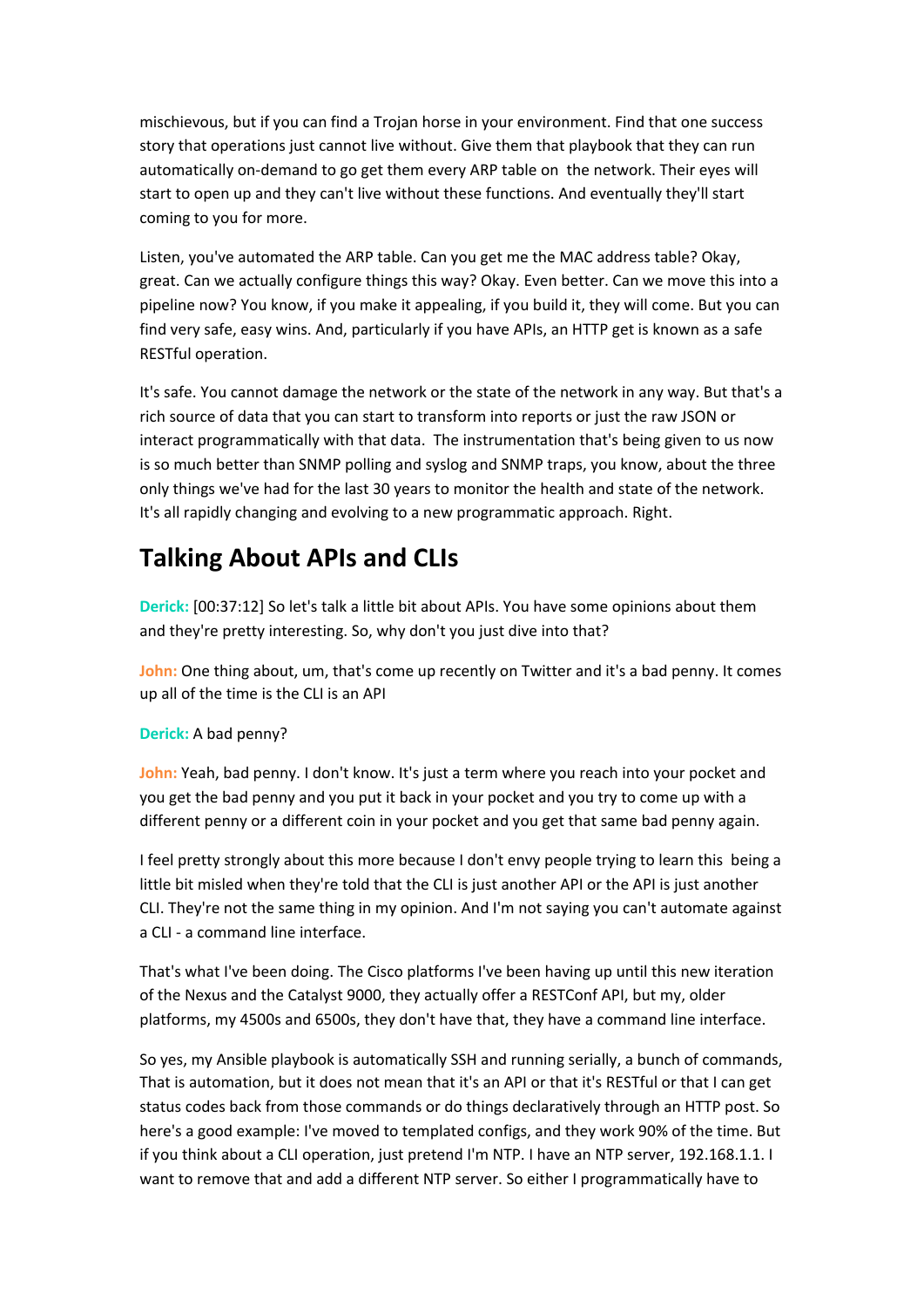write a second task in my automation to no that out or leave a followup step of, you know, when the playbook is done, log in and no out that old line.

When we shift to RESTful APIs and I'm using a JSON stanza - key pairs and lists and the JSON file as a body of a post to an API.

I don't have to worry about 'no'ing out the old config. It takes it, declaratively, through REST, and replaces the full config with my intent. So it's a lot easier to do intent-based source-of-truth infrastructure-as-code, in my opinion, with a true API, as opposed to, you know, we've made it work with SSH and CLI, but I don't think the two should be conflated.

I'd like to know what your opinion is.I know I'm a little strong and people have heard me say the CLI is dead. It's dying for sure. But I'd like to know what you guys think.

## **Declarative vs Imperative**

**Brandon:** [00:40:00] So I've definitely been bitten by this one in the past. What you're talking about is the difference between declarative and imperative is let's execute a sequence of steps. We got some if-then, we've got some logical changes that we might need to implement . Ansible, to use one example, enables you to write logic. It's not very easy to follow compared to a programming language, but it gets the job done. It gives you the functionality you need.

Compare that to declarative as more of a model -based or more intent-based kind of system where you say, here's the state of the world that I want. Make it so. I want these three VLANs to be on my switch versus I want to add this VLAN, which means you didn't take into account the fact that there could be another VLAN, which means you need to 'no' out, like you were saying, the other ones that are there, and that's a source of confusion because if your network automation doesn't entirely describe the state of all the config you want, then you've got to reason about what it was to get it to what it should be. And so if you don't remove the stuff that you had, that's now going to affect the new stuff, then you can, you can have some caveats that you discover where the change you expected doesn't have the behavior that you wanted.

And so often with Ansible or any automation, you want to do checks at the end to make sure that even if you implemented, to the best of your knowledge, the change in exactly the way that you wanted and it actually added the lines of config, that the overall service is actually doing what you want. And this is something that forward networks does here, right? With network verification. We're not going to jump into it too much on this podcast, but this notion of after I've made a set of changes, have I really configured the network in a way that's meeting the end-to-end service goals, or has the whole service really worked?

And maybe I added one thing I needed, but I didn't remove the one thing that's now for some ports causing their behavior to not match my intent.

#### **The Value of a Network Engineer - and how it's shifting**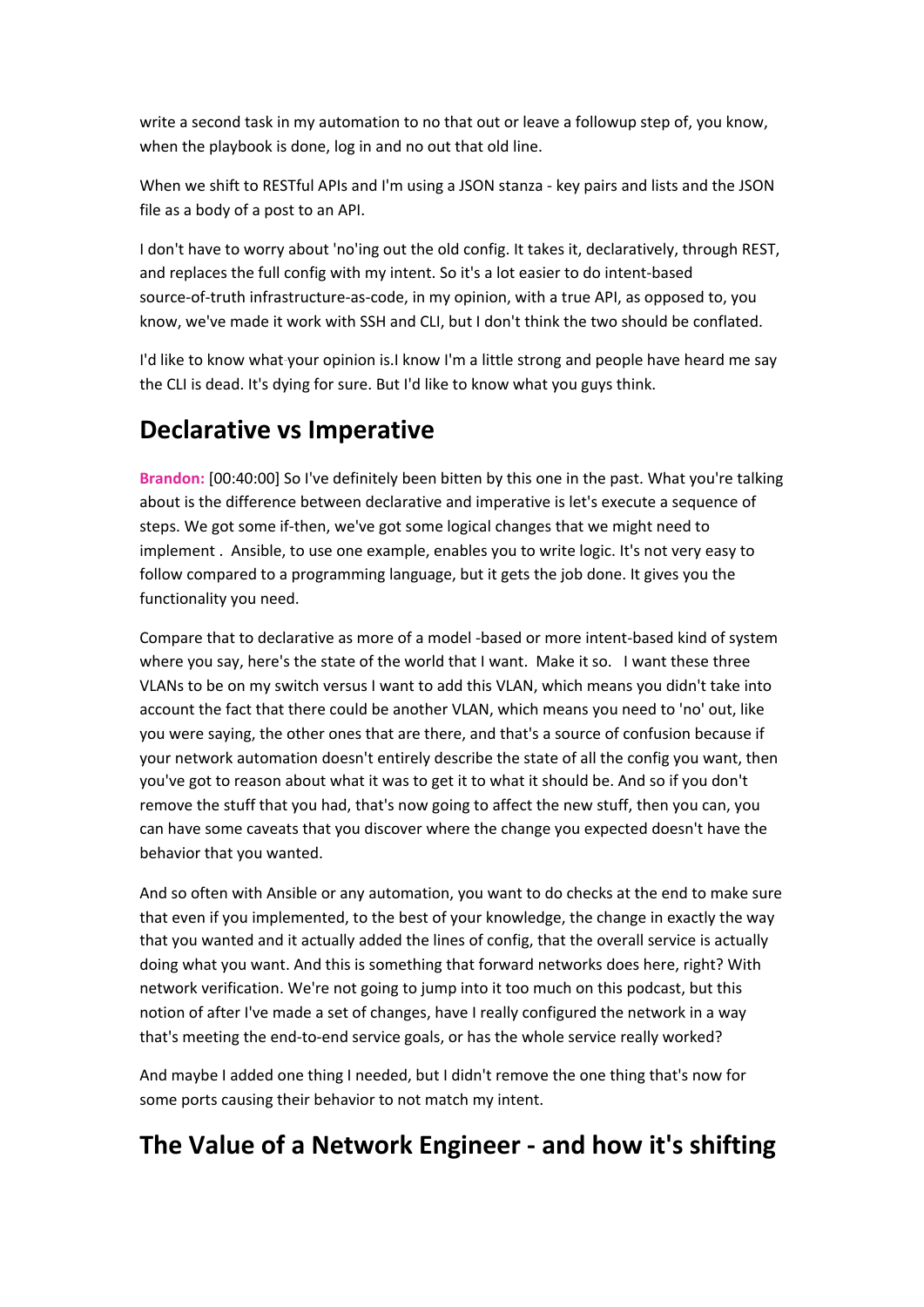**John:** [00:41:40] I like that.You mentioned network verification in particular because in my opinion, I have solved configuration management. I've gotten off the hamster wheel of adding VLANs, adding VRFs, and that tedium has gone. It's all through pull requests and automation and playbooks. So I've handled config management. I have an intent and it, and I apply it and that is easy. You're not hiring me to know the stanzas to be able to assemble an OSPF neighbor. You're hiring me to confirm that you have the right neighbors and you're forwarding the right traffic through the right zones, through the right interfaces, or not forwarding if it's a secure zone, and we can move up the stack now because configuration management is easy and we've dealt with it. We can actually focus our energy on higher value. Initiatives for the business and we can start to focus on the fidelity of our flows and our traffic and getting right to instrumentation because we're truly dealing with it as code.

So I'll give you an example. We have Cisco Prime infrastructure,it's an appliance-based thing that can do SNMP polling and syslogging and configuration management, various things. I've used it since Cisco works and then it became LMS LAN Management Server and now it's Cisco Prime infrastructure. And I've never used the API until this year. And I feel foolish now that I'm using it because the data there is so rich and so easy to get that I can write an API playbook through Ansible and it gives me back 75 pieces of information about each wireless access point. And that's, there's 3000 of them on my campus.

And I can do this every hour, every four hours, every 15 minutes on demand, whatever. But because it's not just raw show unstructured data, I have key pair values and lists that I can inspect with Python or with Ansible or with Java script or whatever. I see something I can ingest the Jason into. I can look at fields like CA PWAP Tunnel, colon down. So I do a for loop and look for that key pair value of being down. And now I know of my 3000 access points. I don't know, 75 of them don't have a CAP WAP tunnel or, even client thresholds, right, those 75 pieces of information per access point. So whatever I want to know about wireless as a state, as a service, I'm doing that all through pure API calls now, right?

And, um, because of that git integration, the version control, I can look, report to report and see very easily that this last CSV file had a hundred APs that were down. And the new run of the report has 50 APS that are down and here they are. And here's the difference between yesterday's run and today's run.

#### **A self-healing wireless network?**

**John:** [00:44:20] Now I haven't done this yet, but what it leads my thinking is to a self-healing type network. What if I could, and I can do this easily through the key pair value of the upstream connected interface and the upstream switch. What's the first thing a human would do, right? They would "shut, no" shut the port.

So now I can programmatically, say, do a second pass, and if the CAPWAP tunnel field is down, issue the "shut, no shut" command on the interface. And now I'm not saying that, that could be dangerous and there's corner cases, and I have to do a lot of thinking about the AI approach there, but in theory, you could build through APIs and basic if-then-else logic a self-healing wireless infrastructure.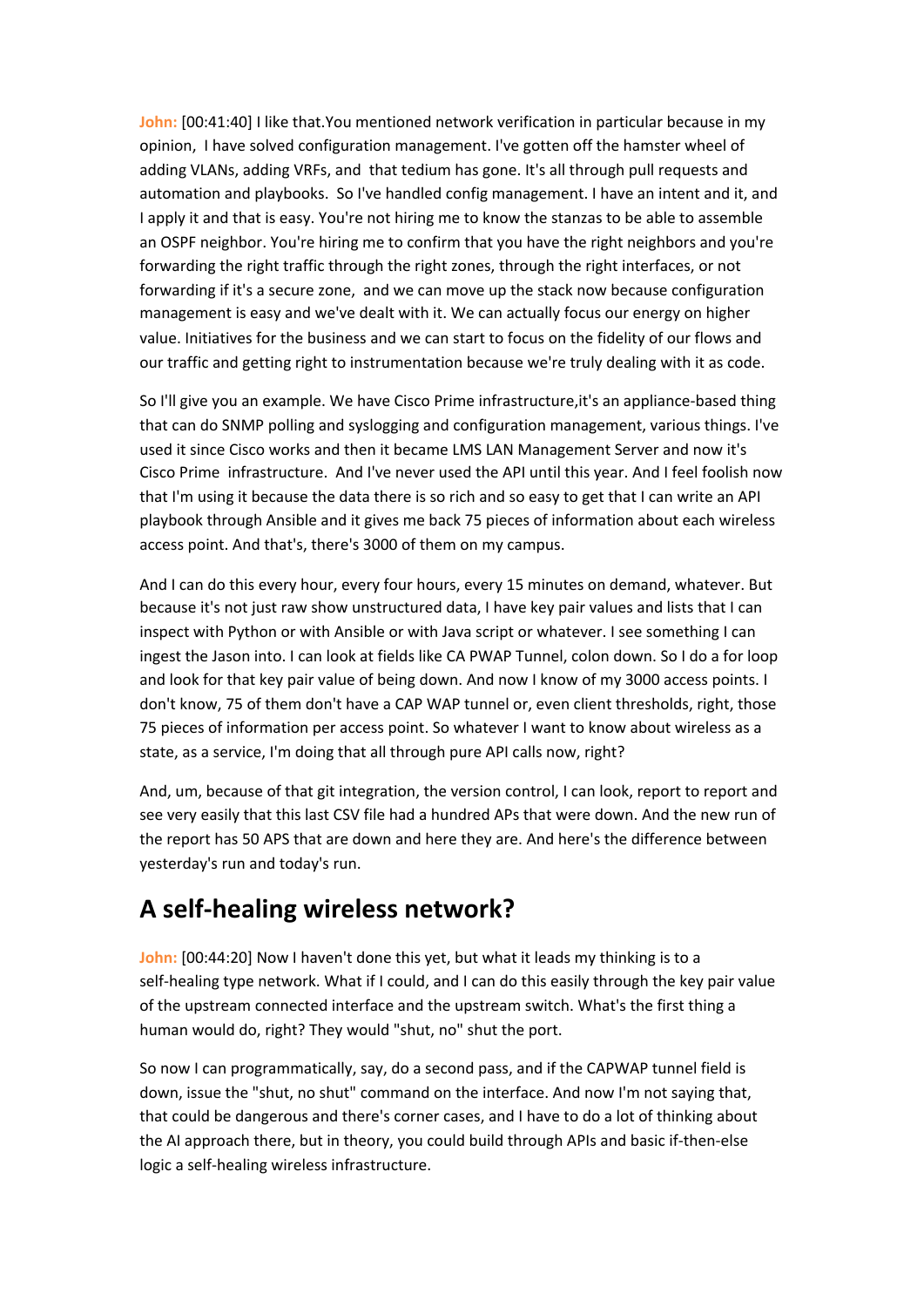**Brandon:** So what's, what's partially interesting to me here is you talked about how automation first was about data gathering and then making changes, right? You found tons of value in just getting the data and your higher value is not just, is it up? It's... is the network connected? Is it fault-tolerant? Is it secure? These are the basic questions that network operators and engineers get paid to answer because they're critical to whether the network is working. But now you're talking about getting easier answers or better answers to some of these because of automation. And then moving on to the next step of actually taking interventions and automating processes, which tells me you're pretty far down the path of automation.

You're getting closer to that top of the pyramid in Maslow's hierarchy of needs of self-actualization where everything is great.

#### **Focusing on the process, not the outcome**

**Derick:** [00:45:42] I've been thinking about - you're talking this whole time and -there's been a lot of times in my career where I made a lot of changes by hand and, you know, it seemed like a miracle in the end when everything was working. So we were like,and that was success. It's pinging, it's working, we're done, close up, it's four in the morning, we go home. But what you're talking about is you're less focused on a particular outcome and more you're focused on the process that produces better outcomes. It's all about the process more than it is any particular outcome.

**John:** To be successful, you are going to have to think about your processes. And it's very important to include things like code reviews and testing and releasing to non-production environments. The process has enabled me to get cultural and corporate adoption. I struggled swimming upstream for about a year, just wondering, like why won't they just do it this way? You know, like it's automated, it's easy. It's code. Why can't everyone just start doing it this way?

**Brandon:** I see the light. Why doesn't everyone else see the light?

**John:** Yeah, right, how do you actually integrate something into a corporate environment where there's existing processes. People are existing or comfortable doing things a certain way.

And this is a radical shift and humans naturally, They resist change. They don't want to do this new thing is a knee jerk reaction you have to face now. Yes, to me, it's still important to understand what that static route is and am I configuring it properly?

And what's the state change? Am I getting a valid route? Am I getting a valid neighbor? But that is all still important, the complexity of it has been abstracted, especially once you have a working template for a config stanza. And it's human readable, right? In a Y I'm adding a key pair value. You know, static route and next hop is a couple of values. And my template does the complex work of turning that into a valid Juniper command or Cisco command or Arista command. So I don't have to worry about that as much anymore. And I can focus on, I believe higher value.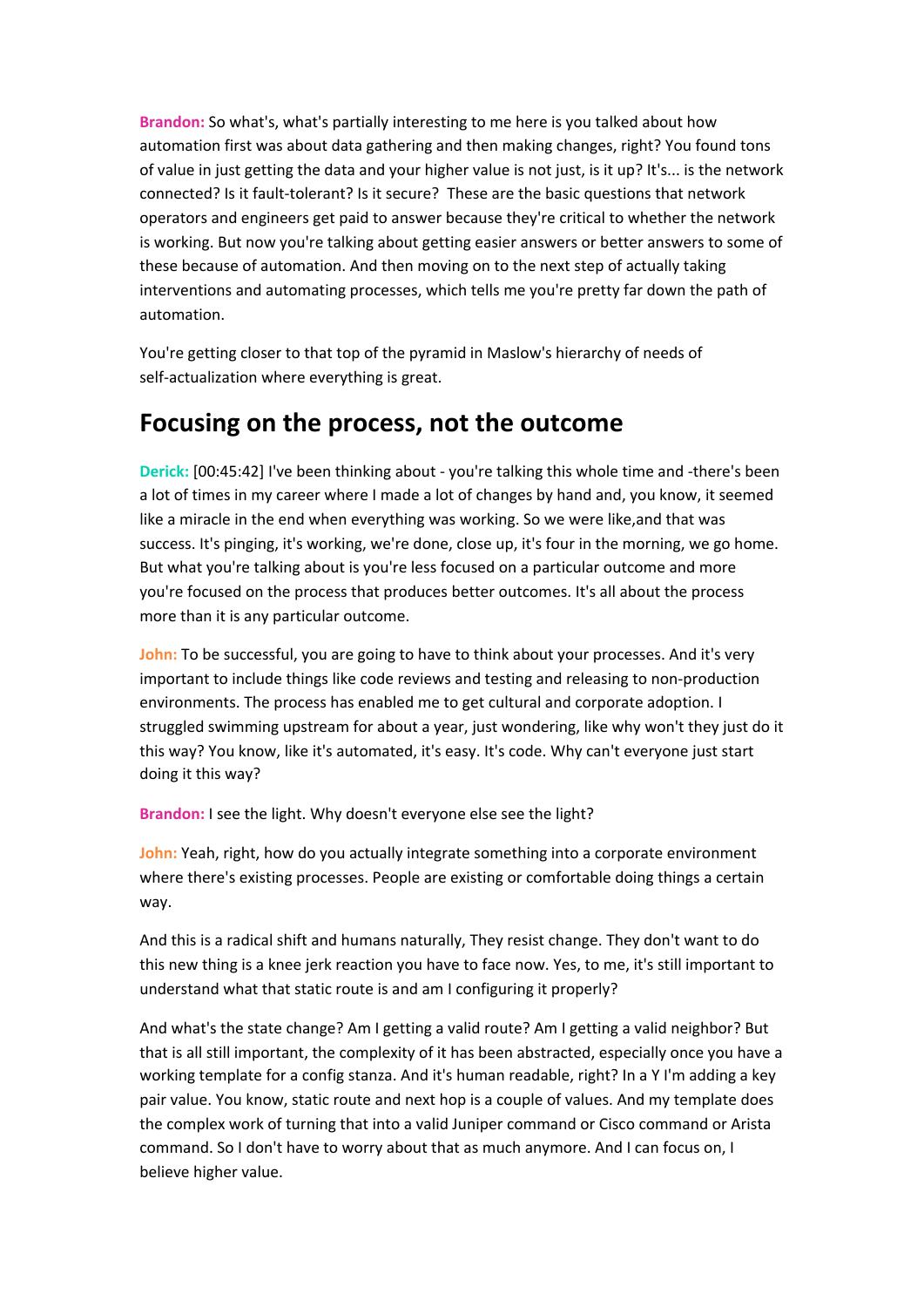How do we make a mechanism where we can start to work like software developers have been working for 30 years where we're building and releasing and we're testing code,  $um<sub>r</sub>$ immaterial of the metal or the router or the switch or the load balancer, right? The API helps you abstract that ultimate delivery. And you're really focusing on the code.

# **Closing Out**

**Derick:** [00:48:07] I have to say we're actually out of time. I feel like there's a whole other half of this conversation that has to take place. You should come back. we'd need to have you on here again, actually. I'm putting you on the spot.

**John:** I appreciate the time and I hope I didn't take up too much of the time. I really just want other people to start. Just try it. Just try to do it this way. If you can figure out how to configure a router to forward traffic and it works like to Derek's point, you get the ping, that's harder than writing an if statement or a for-loop. It's so much more accessible than you might believe it to be.

Use these discussions as inspiration and go to try to write a hello world play or a hello world Python file. Just try it. It's so much easier than you think it is.

**Derick:** We have a question we like to ask every guest and that is, who would you like to see on this podcast?

**Brandon:** Setting the bar high.

**Derick:** Yeah. Well, what would you like to ask him, if you could ask him a question.

**John:** How does he feel about transforming. Humanity transforming the world. How does he really feel about his impact retrospectively, now that I can watch Netflix on my phone, how does he feel about bringing the world from analog to digital as a civilization transformation? That's what I'd like to know how he feels about. Does he bear that on his shoulders? Does he feel good about it? Does he feel like a superhero? I'd like to know.

**Derick:** That's a good question. The internet is his baby in a way and it's gotta be strange watching that baby turn into a crazy, huge mutant, right? What things did he not see coming? That's a good question.

**John:** Well, I appreciate it again. Thanks for inviting me, and I hope this was a valuable conversation. Now I'll come back anytime, and I'll just reach out. I would love to continue the discussion. I feel like we've kind of skimmed the surface. We dove in a little deep in certain spots, but there's just so much to talk about, right.

**Brandon:** Definitely. And I like to take notes on kind of the messages that each guest has to get the TLDR quickly. And so it sounds like in the Canadian parliament, automation has helped you to achieve consistency at scale, to stop revisiting the same tickets, to get changes done faster, to have a source of truth, but it took some time to get there.

And the first step that you recommend is to try, just try.